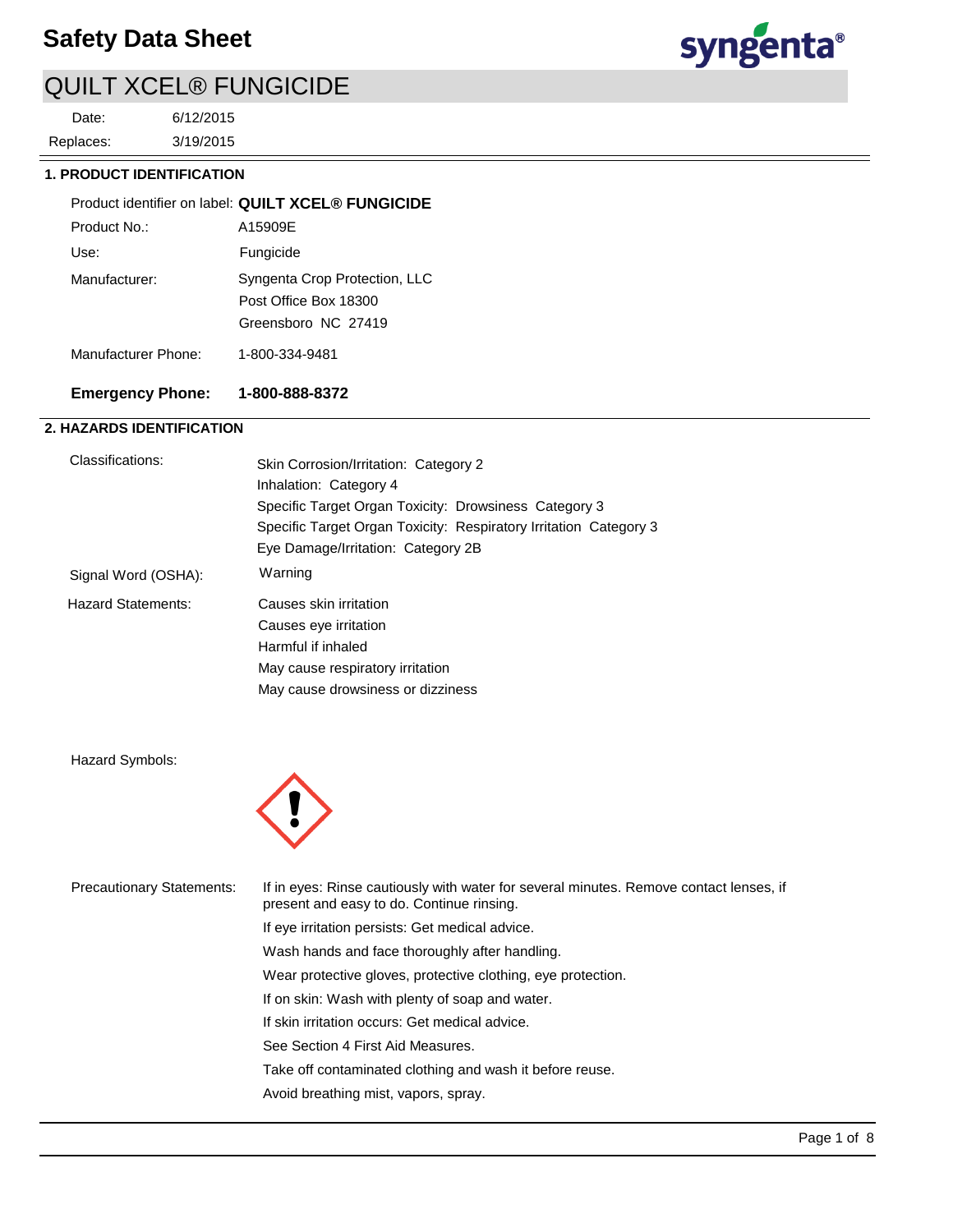

| Date:                    | 6/12/2015 |                                                                            |
|--------------------------|-----------|----------------------------------------------------------------------------|
| Replaces:                | 3/19/2015 |                                                                            |
|                          |           | Use only outdoors or in a well-ventilated area.                            |
|                          |           | If inhaled: Remove person to fresh air and keep comfortable for breathing. |
|                          |           | Call a poison center, doctor or Syngenta if you feel unwell.               |
|                          |           | Store locked up.                                                           |
|                          |           | Dispose of contents and container in accordance with local regulations.    |
| Other Hazard Statements: |           | None                                                                       |

## **3. COMPOSITION/INFORMATION ON INGREDIENTS**

| <b>Chemical Name</b>                                                                   | Common Name       | <b>CAS Number</b>   | Concentration |
|----------------------------------------------------------------------------------------|-------------------|---------------------|---------------|
| 1,2-Propanediol                                                                        | Propylene Glycol  | $57-55-6$           | $< 5\%$       |
| 1-Octanol                                                                              | 1-Octanol         | 111-87-5            | < 15%         |
| Other ingredients                                                                      | Other ingredients | <b>Trade Secret</b> | $>54.8\%$     |
| Methyl (E)-2-{2-[6-(2-<br>cyanophenoxy)pyrimidin-4-yloxy]phenyl}-3-<br>methoxyacrylate | Azoxystrobin      | 131860-33-8         | 13.5%         |
| 1-[[2-(2,4-dichlorophenyl)-4-propyl-1,3-<br>dioxolan-2-yl]methyl]-1H-1,2,4-triazole    | Propiconazole     | 60207-90-1          | 11.7%         |

Ingredients not precisely identified are proprietary or non-hazardous. Values are not product specifications.

## **4. FIRST AID MEASURES**

Have the product container, label or Safety Data Sheet with you when calling Syngenta (800-888-8372), a poison contol center or doctor, or going for treatment.

- If swallowed: Call Syngenta (800-888-8372), a poison control center or doctor immediately for treatment advice. Do not give any liquid to the person. Do not induce vomiting unless told to do so after calling 800-888- 8372 or by a poison control center or doctor. Do not give anything by mouth to an unconscious person. Ingestion:
- If in eyes: Hold eye open and rinse slowly and gently with water for 15-20 minutes. Remove contact lenses, if present, after 5 minutes, then continue rinsing eye. Call Syngenta (800-888-8372), a poison control center or doctor for treatment advice. Eye Contact:
- If on skin or clothing: Take off contaminated clothing. Rinse skin immediately with plenty of water for 15-20 minutes. Call Syngenta (800-888-8372), a poison control center or doctor for treatment advice. Skin Contact:
- If inhaled: Move person to fresh air. If person is not breathing, call 911 or an ambulance, then give artificial respiration, preferably mouth-to-mouth if possible. Call Syngenta (800-888-8372), a poison control center or doctor for further treatment advice. Inhalation:

Most important symptoms/effects:

Eye irritation

Skin irritation

Drowsiness or dizziness

Respiratory irritation

Indication of immediate medical attention and special treatment needed:

There is no specific antidote if this product is ingested.

Treat symptomatically.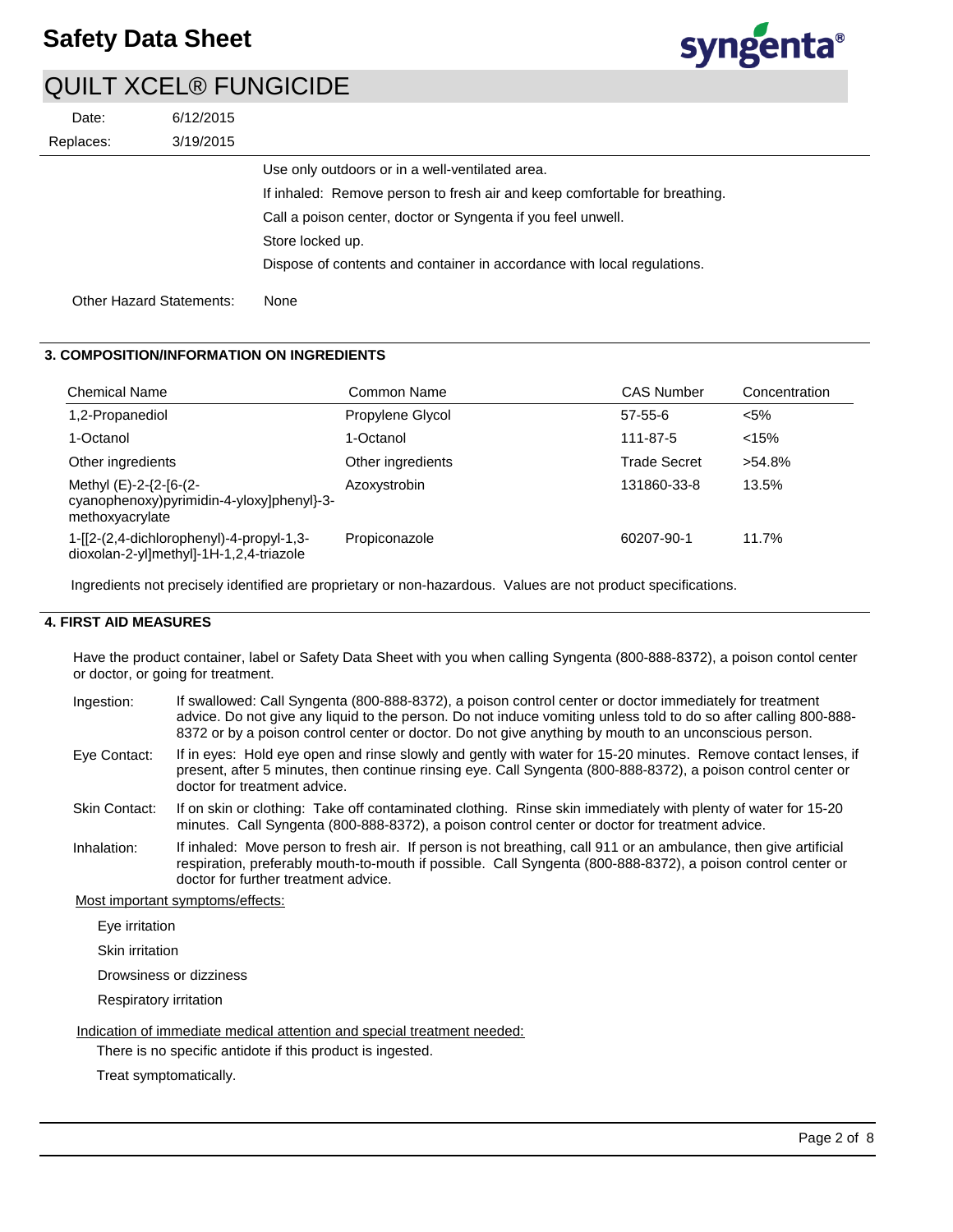3/19/2015 6/12/2015 Replaces: Date:



### **5. FIRE FIGHTING MEASURES**

Suitable (and unsuitable) extinguishing media:

Use dry chemical, foam or CO2 extinguishing media. If water is used to fight fire, dike and collect runoff.

Specific Hazards:

None known.

Special protective equipment and precautions for firefighters:

Wear full protective clothing and self-contained breathing apparatus. Evacuate nonessential personnel from the area to prevent human exposure to fire, smoke, fumes or products of combustion.

### **6. ACCIDENTAL RELEASE MEASURES**

Personal precautions, protective equipment, and emergency procedures: Follow exposure controls/personal protection outlined in Section 8.

Methods and materials for containment and cleaning up:

Control the spill at its source. Contain the spill to prevent from spreading or contaminating soil or from entering sewage and drainage systems or any body of water. Clean up spills immediately, observing precautions outlined in Section 8. Cover entire spill with absorbing material and place into compatible disposal container. Scrub area with hard water detergent (e.g. commercial products such as Tide, Joy, Spic and Span). Pick up wash liquid with additional absorbent and place into compatible disposal container. Once all material is cleaned up and placed in a disposal container, seal container and arrange for disposition.

## **7. HANDLING AND STORAGE**

Precautions for safe handling:

Store the material in a well-ventilated, secure area out of reach of children and domestic animals. Do not store food, beverages or tobacco products in the storage area. Prevent eating, drinking, tobacco use, and cosmetic application in areas where there is a potential for exposure to the material. Wash thoroughly with soap and water after handling.

Conditions for safe storage, including any incompatibilities:

Store locked up.

## **8. EXPOSURE CONTROLS/PERSONAL PROTECTION**

## **THE FOLLOWING RECOMMENDATIONS FOR EXPOSURE CONTROLS/PERSONAL PROTECTION ARE INTENDED FOR THE MANUFACTURE, FORMULATION AND PACKAGING OF THIS PRODUCT.**

## **FOR COMMERCIAL APPLICATIONS AND/OR ON-FARM APPLICATIONS CONSULT THE PRODUCT LABEL.**

## Occupational Exposure Limits:

| <b>Chemical Name</b> | <b>OSHA PEL</b> | <b>ACGIH TLV</b> | Other                    | Source         |
|----------------------|-----------------|------------------|--------------------------|----------------|
| Propylene Glycol     | Not Established | Not Established  | 10 mg/m <sup>3</sup> TWA | AIHA           |
| 1-Octanol            | Not Established | Not Established  | 50 ppm TWA               | AIHA           |
| Other ingredients    | Not Applicable  | Not Applicable   | Not Applicable           | Not Applicable |
| Azoxystrobin         | Not Established | Not Established  | 4 mg/m <sup>3</sup> TWA  | Syngenta       |
| Propiconazole        | Not Established | Not Established  | 5 mg/m <sup>3</sup> TWA  | Syngenta       |

#### Appropriate engineering controls:

Use effective engineering controls to comply with occupational exposure limits (if applicable).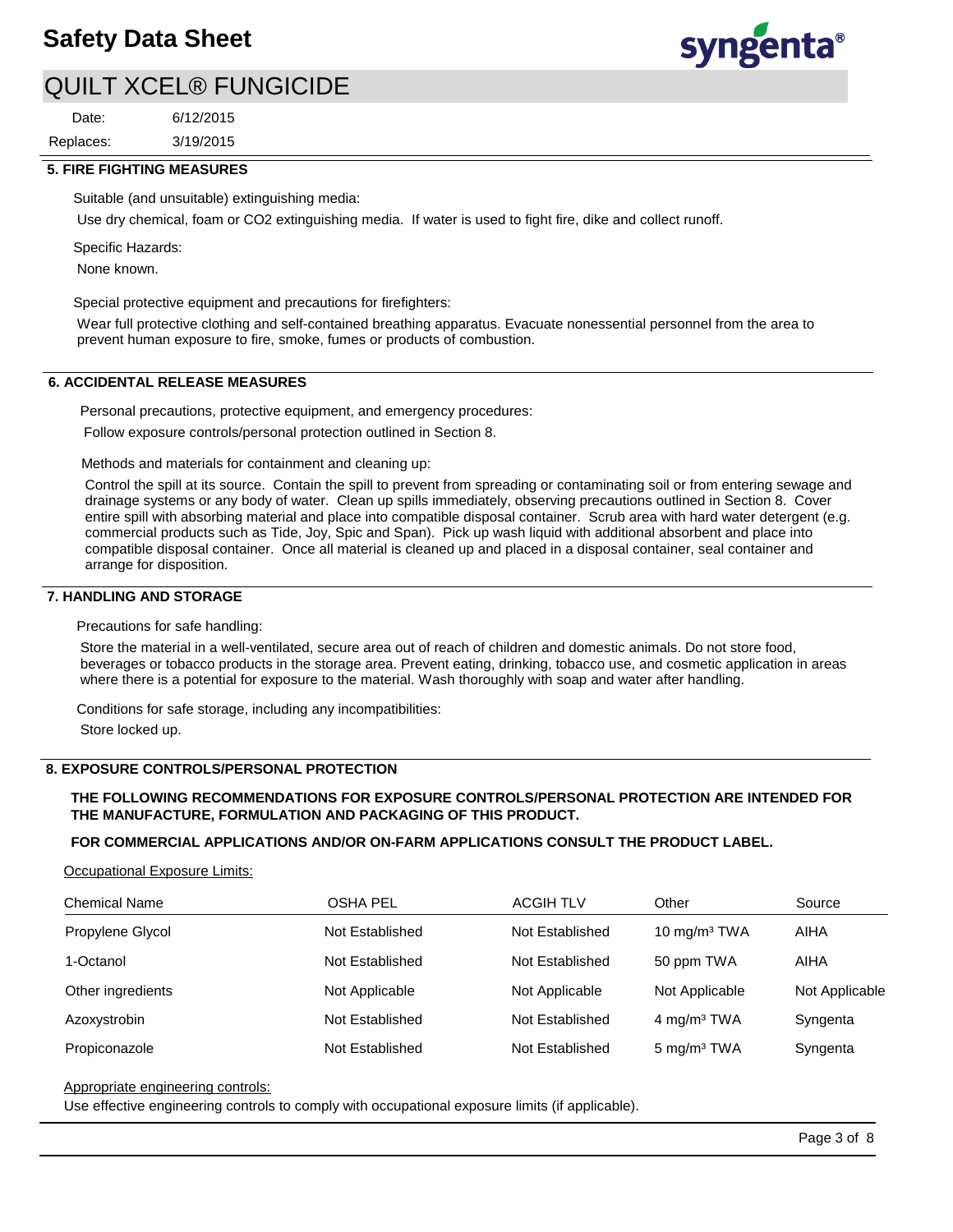

Replaces: Date:

3/19/2015 6/12/2015

#### Individual protection measures:

#### Ingestion:

Prevent eating, drinking, tobacco usage and cosmetic application in areas where there is a potential for exposure to the material. Wash thoroughly with soap and water after handling.

#### Eye Contact:

Where eye contact is likely, use splash-proof chemical goggles. Facilities storing or utilizing this material should be equipped with an eyewash facility and a safety shower.

#### Skin Contact:

Where contact is likely, wear chemical-resistant (such as nitrile or butyl) gloves, coveralls, socks and chemical-resistant footwear.

#### Inhalation:

A combination particulate/organic vapor respirator should be used until effective engineering controls are installed to comply with occupational exposure limits, or until exposure limits are established. Use a NIOSH approved respirator with an organic vapor (OV) cartridge or canister with any R, P or HE filter.

Use a self-contained breathing apparatus in cases of emergency spills, when exposure levels are unknown, or under any circumstances where air-purifying respirators may not provide adequate protection.

#### **9. PHYSICAL AND CHEMICAL PROPERTIES**

| Appearance: Beige to pale yellow liquid                        |
|----------------------------------------------------------------|
| Odor: Not determined                                           |
| Odor Threshold: Not Applicable                                 |
| $pH: 6.2$ (neat)                                               |
| Melting point/freezing point: Not Available                    |
| Initial boiling point and boiling range: Not Applicable        |
| Flash Point (Test Method):<br>Not Available                    |
| Flammable Limits (% in Air): NotAvailable                      |
| Flammability:<br>Not Available                                 |
| Vapor Pressure: Azoxystrobin 8.25 x 10(-13) mmHg @ 68°F (20°C) |
| 4.2 x 10(-7) mmHg @ 77°F (25°C)<br>Propiconazole               |
| Vapor Density: Not Available                                   |
| Relative Density: 1.06 g/ml                                    |
| Solubility (ies): Azoxystrobin 6 mg/l in water @ 68°F (20°C)   |
| 0.1 g/l @ $68^{\circ}F(20^{\circ}C)$<br>Propiconazole          |
| Partition coefficient: n-octanol/water: Not Available          |
| Autoignition Temperature: Not Available                        |
| Decomposition Temperature: Not Available                       |
| Viscosity: 550 - 800                                           |
| Other: None                                                    |
|                                                                |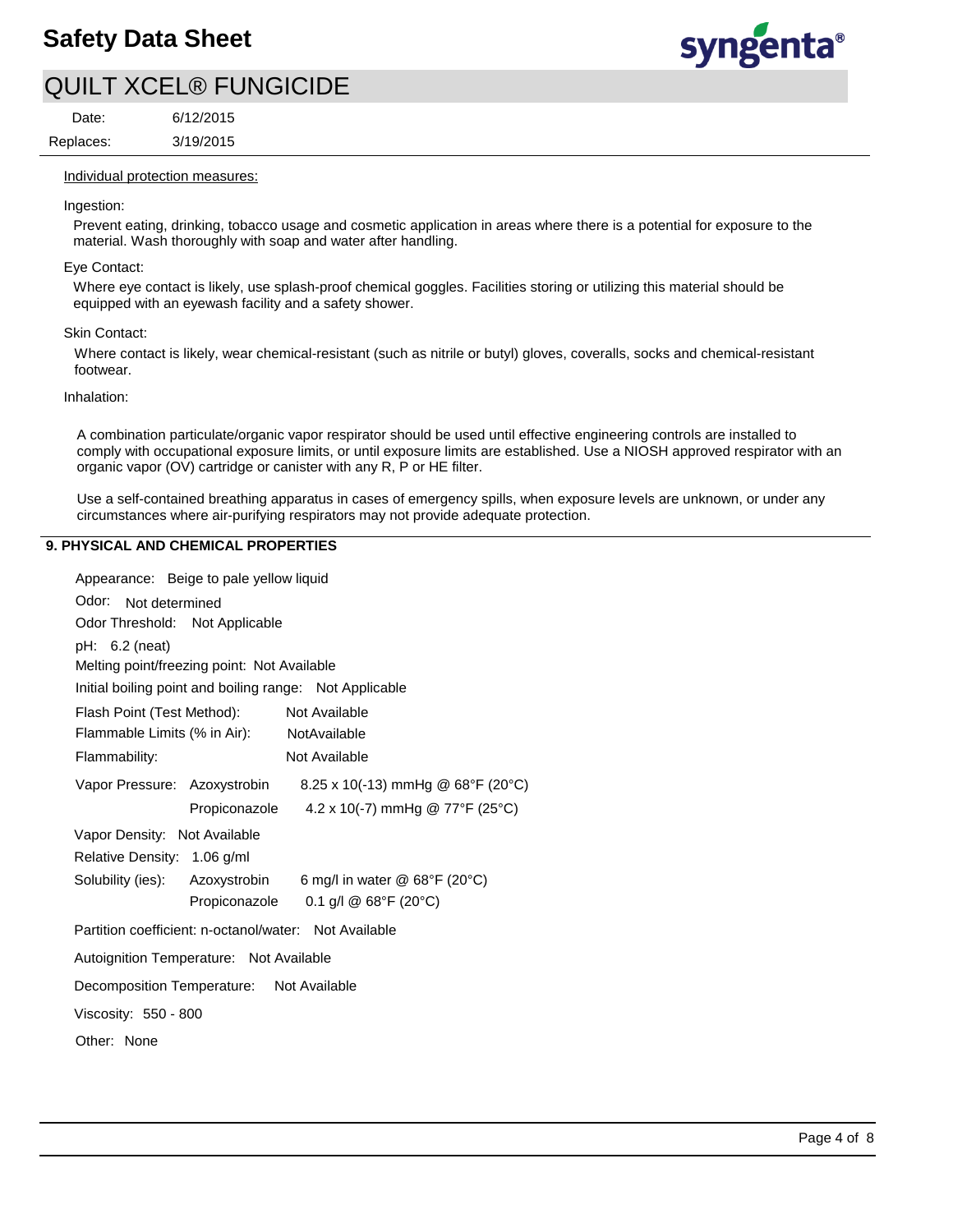

3/19/2015 6/12/2015 Replaces: Date:



## **10. STABILITY AND REACTIVITY**

Chemical stability: Stable under normal use and storage conditions. Reactivity: Not reactive.

Possibility of hazardous reactions: Will not occur.

Conditions to Avoid: None known.

Incompatible materials: None known.

Hazardous Decomposition Products: Not Available

## **11. TOXICOLOGICAL INFORMATION**

## Health effects information

Likely routes of exposure: Dermal, Inhalation

Symptoms of exposure: Eye irritation, Drowsiness or dizziness, Skin irritation, Respiratory irritation

| Delayed, immediate and chronic effects of exposure: Eye irritation, Skin irritation, Drowsiness or dizziness, Respiratory |
|---------------------------------------------------------------------------------------------------------------------------|
| system effects                                                                                                            |

#### Numerical measures of toxicity (acute toxicity/irritation studies (finished product))

| Ingestion:                 | Oral (LD50 Female Rat): | 1030 mg/kg body weight (based on a<br>substantially similar formulation)      |
|----------------------------|-------------------------|-------------------------------------------------------------------------------|
| Dermal:                    | Dermal (LD50 Rat):      | > 5000 mg/kg body weight (based on a<br>substantially similar formulation)    |
| Inhalation:                | Inhalation (LC50 Rat):  | > 2.56 mg/l air - 4 hours (based on a<br>substantially similar formulation)   |
| Eye Contact:               |                         | Severely Irritating (Rabbit) (based on a substantially similar formulation)   |
| Skin Contact:              |                         | Moderately Irritating (Rabbit) (based on a substantially similar formulation) |
| <b>Skin Sensitization:</b> |                         | Not a Sensitizer (Guinea Pig) (based on a substantially similar formulation)  |

#### Reproductive/Developmental Effects

Azoxystrobin : Did not show reproductive toxicity effects in animal experiments.

## Propiconazole: None observed.

## Chronic/Subchronic Toxicity Studies

Azoxystrobin : No adverse effect has been observed in chronic toxicity tests.

Propiconazole: None observed.

## **Carcinogenicity**

Azoxystrobin : Did not show carcinogenic effects in animal experiments.

Propiconazole: Increased hepatocellular adenomas, combined adenomas/carcinomas, and hepatocellular carcinomas observed in male mice in a chronic oral feeding study. However, animals in the high dose group for this study showed excessive toxicity; furthermore, the high dose exceeded the Maximum Tolerated Dose determined in the 90-day range finding study. No treatment-related tumors were seen in female mice in this mouse chronic feeding study. No tumors were noted in a chronic rat study.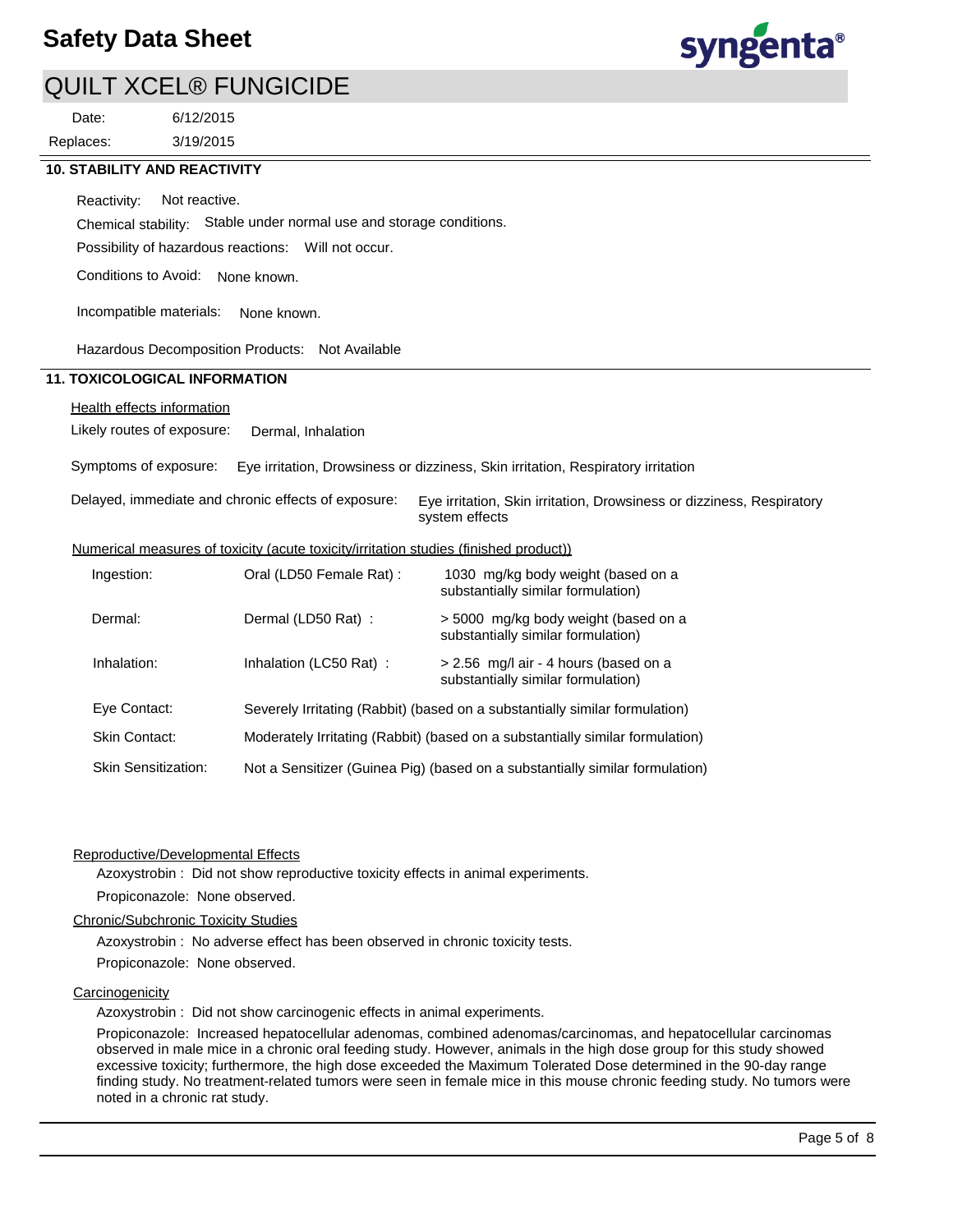

syngenta®

| Date:                     | 6/12/2015                                                                           |                                                                                                                                                                                                                                                                                                                                           |
|---------------------------|-------------------------------------------------------------------------------------|-------------------------------------------------------------------------------------------------------------------------------------------------------------------------------------------------------------------------------------------------------------------------------------------------------------------------------------------|
| Replaces:                 | 3/19/2015                                                                           |                                                                                                                                                                                                                                                                                                                                           |
| <b>Chemical Name</b>      |                                                                                     | NTP/IARC/OSHA Carcinogen                                                                                                                                                                                                                                                                                                                  |
| 1,2-Propanediol           |                                                                                     | No                                                                                                                                                                                                                                                                                                                                        |
| 1-Octanol                 |                                                                                     | No                                                                                                                                                                                                                                                                                                                                        |
| Other ingredients         |                                                                                     | No                                                                                                                                                                                                                                                                                                                                        |
|                           | Methyl (E)-2-{2-[6-(2-cyanophenoxy)pyrimidin-<br>4-yloxy]phenyl}-3-methoxyacrylate  | No                                                                                                                                                                                                                                                                                                                                        |
|                           | 1-[[2-(2,4-dichlorophenyl)-4-propyl-1,3-<br>dioxolan-2-yl]methyl]-1H-1,2,4-triazole | <b>No</b>                                                                                                                                                                                                                                                                                                                                 |
| Not Available             | <b>Other Toxicity Information</b>                                                   |                                                                                                                                                                                                                                                                                                                                           |
|                           | <b>Toxicity of Other Components</b>                                                 |                                                                                                                                                                                                                                                                                                                                           |
| 1-Octanol                 |                                                                                     |                                                                                                                                                                                                                                                                                                                                           |
|                           | defatting.                                                                          | Exposure may cause eye, skin and respiratory tract irritation. Prolonged skin contact may cause dermatitis and                                                                                                                                                                                                                            |
|                           | Other ingredients                                                                   |                                                                                                                                                                                                                                                                                                                                           |
|                           | Not Applicable                                                                      |                                                                                                                                                                                                                                                                                                                                           |
|                           | Propylene Glycol                                                                    |                                                                                                                                                                                                                                                                                                                                           |
|                           | kidney and liver injury in experimental animals.                                    | Reported to cause central nervous system depression (anesthesia, dizziness, confusion), headache and<br>nausea. Also, eye irritation may occur with lacrimation but no residual discomfort or injury. Prolonged contact to<br>skin may cause mild to moderate irritation and possible allergic reactions. Chronic dietary exposure caused |
| <b>Target Organs</b>      |                                                                                     |                                                                                                                                                                                                                                                                                                                                           |
|                           | <b>Active Ingredients</b>                                                           |                                                                                                                                                                                                                                                                                                                                           |
| Azoxystrobin:             | Liver                                                                               |                                                                                                                                                                                                                                                                                                                                           |
| Propiconazole:            | Liver                                                                               |                                                                                                                                                                                                                                                                                                                                           |
| Inert Ingredients         |                                                                                     |                                                                                                                                                                                                                                                                                                                                           |
| 1-Octanol:                |                                                                                     | Eye, skin, respiratory tract                                                                                                                                                                                                                                                                                                              |
|                           | Other ingredients:                                                                  | Not Applicable                                                                                                                                                                                                                                                                                                                            |
|                           | Propylene Glycol:                                                                   | CNS, kidney, liver                                                                                                                                                                                                                                                                                                                        |
|                           | <b>12. ECOLOGICAL INFORMATION</b>                                                   |                                                                                                                                                                                                                                                                                                                                           |
| <b>Eco-Acute Toxicity</b> |                                                                                     |                                                                                                                                                                                                                                                                                                                                           |
| Azoxystrobin :            |                                                                                     |                                                                                                                                                                                                                                                                                                                                           |
|                           | Fish (Rainbow Trout) 96-hour LC50 470 ppb                                           |                                                                                                                                                                                                                                                                                                                                           |
|                           | Green Algae 5-day EC50 106 ppb                                                      |                                                                                                                                                                                                                                                                                                                                           |
|                           | Invertebrate (Water Flea) 48-hour EC50 259 ppb                                      |                                                                                                                                                                                                                                                                                                                                           |
|                           | Bird (Mallard Duck) 14-day LD50 > 250 mg/kg                                         |                                                                                                                                                                                                                                                                                                                                           |
| Propiconazole:            |                                                                                     |                                                                                                                                                                                                                                                                                                                                           |
|                           | Fish (Rainbow Trout) 96-hour LC50 0.83 ppm                                          |                                                                                                                                                                                                                                                                                                                                           |
|                           | Invertebrate (Water Flea) 48-hour EC50 3.2 ppm                                      |                                                                                                                                                                                                                                                                                                                                           |
|                           | Green Algae 9-day EC50 0.72 ppm                                                     |                                                                                                                                                                                                                                                                                                                                           |
|                           | Bird (Mallard Duck) 14-day LD50 2510 mg/kg                                          |                                                                                                                                                                                                                                                                                                                                           |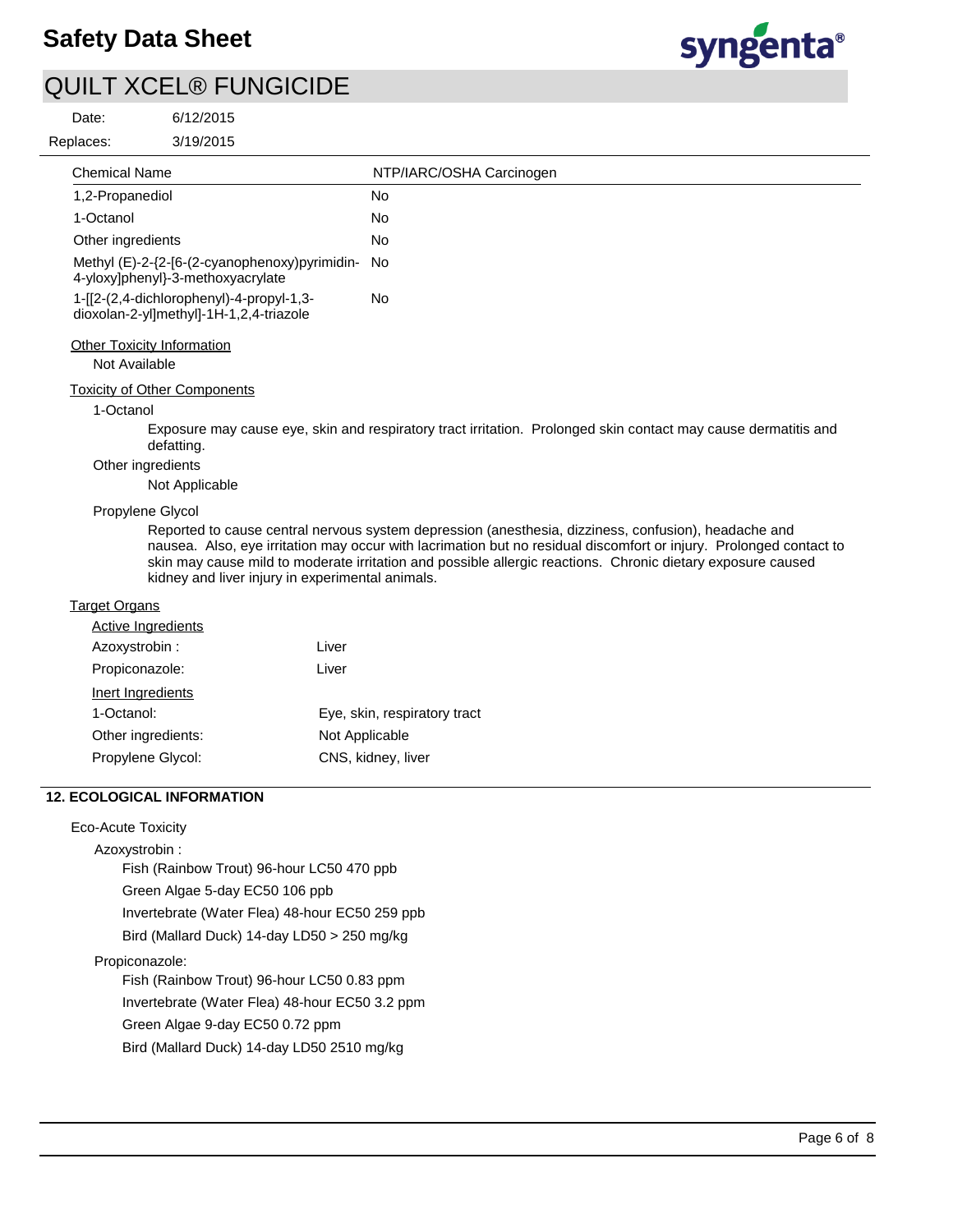

Date:

6/12/2015

3/19/2015 Replaces:

Environmental Fate

Azoxystrobin :

The information presented here is for the active ingredient, azoxystrobin.

Low bioaccumulation potential. Not persistent in soil. Stable in water. Moderate mobility in soil. Sinks in water (after 24 h).

Propiconazole:

The information presented here is for the active ingredient, propiconazole.

Low bioaccumulation potential. Not persistent in soil. Stable in water. Low mobility in soil. Sinks in water (after 24 h).

## **13. DISPOSAL CONSIDERATIONS**

Disposal:

Do not reuse product containers. Dispose of product containers, waste containers, and residues according to local, state, and federal health and environmental regulations.

Characteristic Waste: Not Applicable

Listed Waste: Not Applicable

## **14. TRANSPORT INFORMATION**

DOT Classification

Ground Transport - NAFTA Not regulated

**Comments** 

Water Transport - International

Proper Shipping Name: Environmentally Hazardous Substance, Liquid, N.O.S. (Azoxystrobin/Propiconazole), Marine **Pollutant** Hazard Class: Class 9 Identification Number: UN 3082

Packing Group: PG III

Air Transport Proper Shipping Name: Environmentally Hazardous Substance, Liquid, N.O.S. (Azoxystrobin/Propiconazole) Hazard Class: Class 9 Identification Number: UN 3082 Packing Group: PG III

## **15. REGULATORY INFORMATION**

Pesticide Registration:

This chemical is a pesticide product registered by the Environmental Protection Agency and is subject to certain labeling requirements under federal pesticide law. These requirements differ from the classification criteria and hazard information required for safety data sheets, and for workplace labels of non-pesticide chemicals. Following is the hazard information as required on the pesticide label:

Warning: Causes substantial but temporary eye injury. Harmful if swallowed. Do not get in eyes or on clothing. Wear appropriate protective eyewear such as goggles, face shield, or safety glasses. Avoid contact with skin or clothing.

EPCRA SARA Title III Classification: Section 311/312 Hazard Classes: EPA Registration Number(s): 100-1324

Acute Health Hazard